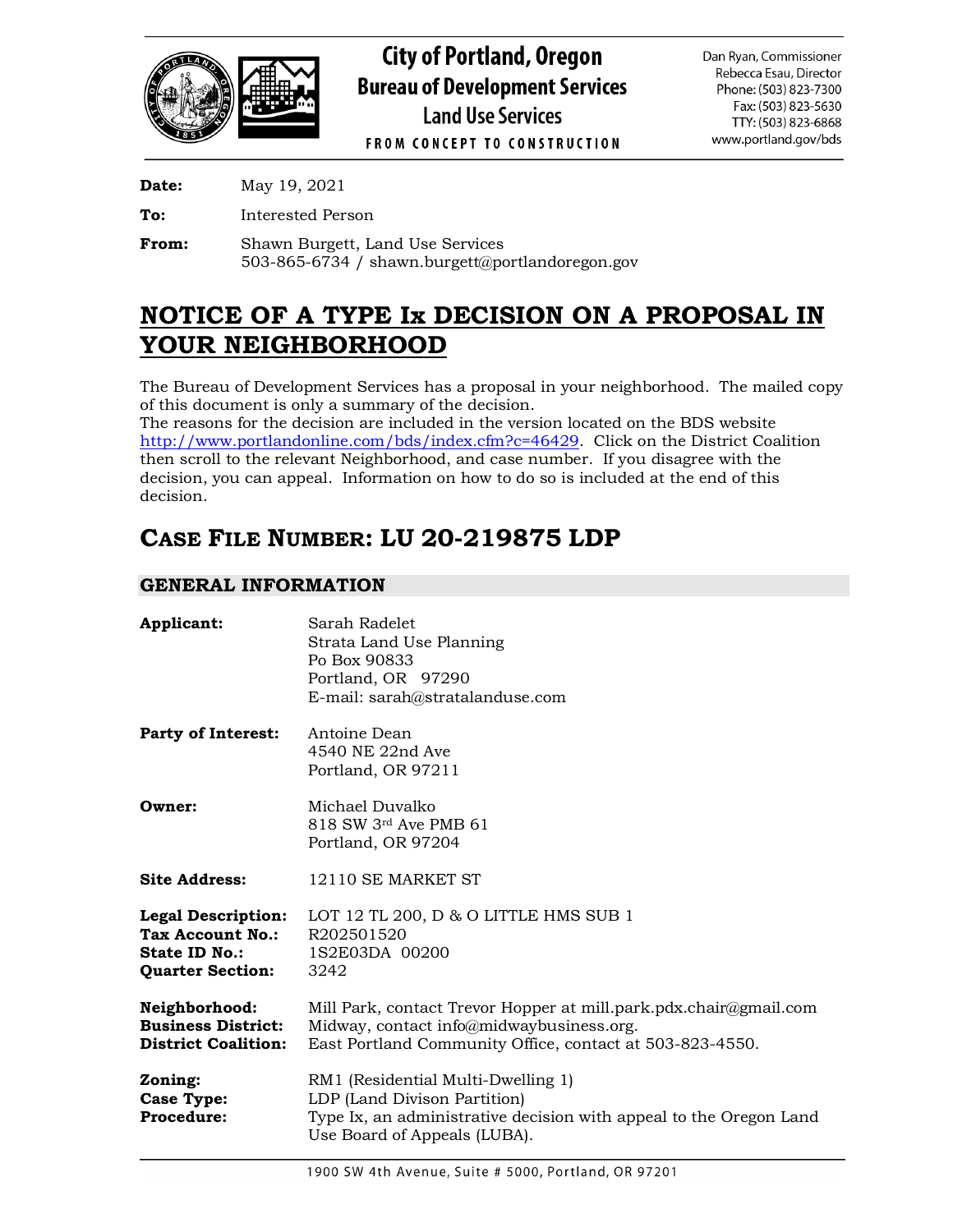## **Proposal:**

The applicant is proposing a 2-lot land division on 15,002 sq. ft. site. Proposed Parcel 1 would measure 6,006 sq. ft. and retain the existing duplex on the site. Proposed Parcel 2 would measure 8,851 sq. ft. in area and accommodate future multi-dwelling development.

The applicant is currently proposing 14 units on Parcel 2 a shown on the attached site plan. Based on the proposed size of Parcel 2, a minimum of 4 units is required. The maximum Floor Area Ratio (FAR) for each proposed Parcel is 1 to 1 per Zoning Code section 33.120 (table 120-3) which allows a maximum of one square feet of floor area on each parcel for every square foot of site area.

This partition is reviewed through a Type Ix land use review because: (1) the site is in a residential zone; (2) fewer than four lots are proposed; (3) none of the lots, utilities, or services are proposed within a Potential Landslide Hazard or Flood Hazard Area, and; (4) no other concurrent land use reviews (such as an Adjustment, Design Review, or Environmental Review) are requested or required (see 33.660.110).

For purposes of State Law, this land division is considered a partition. To partition land is to divide an area or tract of land into two or three parcels within a calendar year (See ORS 92.010). ORS 92.010 defines "parcel" as a single unit of land created by a partition of land. The applicant's proposal is to create 2 units of land (2 lots). Therefore, this land division is considered a partition.

**Relevant Approval Criteria:** In order to be approved, this proposal must comply with the approval criteria of *Title 33*. The relevant criteria are found in **Section 33.660.120, Approval Criteria for Land Divisions in Open Space and Residential Zones.**

## **FACTS**

**Site and Vicinity:** The site has a one-story duplex constructed in 1940 according to records. The site abuts existing commercially zoned retails and sales uses to the east and is surrounded by a mixture of multi-unit development and single-family homes.

#### **Infrastructure:**

• **Streets –**The site has approximately 79 feet of frontage on SE Market Street. There is one driveway entering the site that serves the existing duplex on the site. At this location, SE Market St. is classified as a Neighborhood Collector in the Transportation System Plan (TSP). Tri-Met provides transit service approximately 220 feet from the site at SE 122nd Avenue via Bus 73.

SE Market St. has a 44-foot curb to curb paved surface within a 60-foot right-of-way with parking on both sides. Along the 79-foot wide site frontage the pedestrian corridor includes curb, 7.5-foot sidewalk.

- **Water Service –** There is an existing 6-inch CI water main in SE Market St. The existing duplex is served by a 5/8-inch metered service from this main.
- **Sanitary Service -** There is an existing 8-inch PVC public combination sewer line in SE Market Street.
- **Stormwater Disposal** There is no public storm-only sewer currently available to this property.

**Zoning:** The RM1 zone is a low-scale multi-dwelling zone that is generally applied in locations intended to provide a transition in scale to single-dwelling residential areas, such as the edges of mixed-use centers and civic corridors, and along or near neighborhood corridors. Allowed housing is characterized by one to three story buildings that relate to the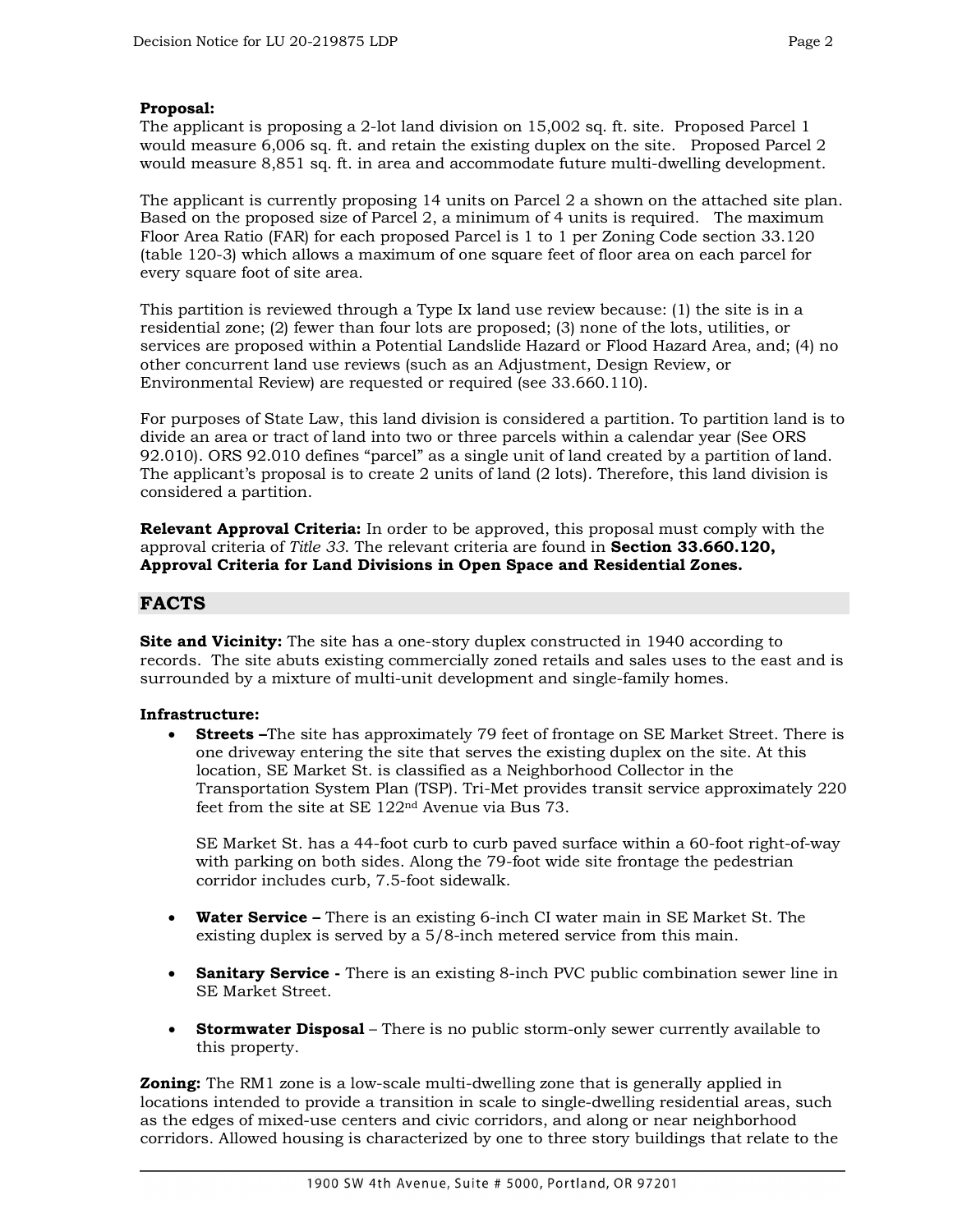patterns of residential neighborhoods, but at a somewhat larger scale and building coverage than allowed in the single-dwelling zone.

**Land Use History:** City records indicate there are no prior land use reviews for this site.

**Agency Review:** Several Bureaus have responded to this proposal and relevant comments are addressed under the applicable approval criteria. Exhibits "E" contain the complete responses.

**Neighborhood Review:** A Notice of Proposal in Your Neighborhood was mailed on **February 10, 2021**. No written responses have been received from the Neighborhood Association or notified property owners in response to the proposal.

## **ZONING CODE APPROVAL CRITERIA**

#### *APPROVAL CRITERIA FOR LAND DIVISIONS IN OPEN SPACE AND RESIDENTIAL ZONES*

#### *33.660.120 The Preliminary Plan for a land division will be approved if the review body finds that the applicant has shown that all of the following approval criteria have been met.*

Due to the specific location of this site, and the nature of the proposal, some of the criteria are not applicable. The following table summarizes the criteria that are not applicable. Applicable criteria are addressed below the table.

| Criterion      | <b>Code Chapter/Section</b>  | Findings: Not applicable because:                    |
|----------------|------------------------------|------------------------------------------------------|
|                | and Topic                    |                                                      |
| $\mathbf B$    | $33.630$ – Tree Preservation | No trees in excess of 6 inches in diameter are       |
|                |                              | located fully or partially on the site, or the trees |
|                |                              | are nuisance species or exempt due to poor           |
|                |                              | condition.                                           |
|                |                              |                                                      |
| $\mathsf{C}$   | 33.631 - Flood Hazard Area   | The site is not within the flood hazard area.        |
| $\overline{D}$ | 33.632 - Potential           | The site is not within the potential landslide       |
|                | Landslide Hazard Area        | hazard area.                                         |
| E              | 33.633 - Phased Land         | Not applicable. These standards only apply to land   |
|                | Division or Staged Final     | divisions in the RF through R2.5 zones.              |
|                | Plat                         |                                                      |
| $\mathbf{F}$   | 33.634 - Recreation Area     | Not applicable. The proposed density is less than    |
|                |                              | 40 units.                                            |
| $\mathbf I$    | 33.639 - Solar Access        | The proposed development is for something other      |
|                |                              | than single-dwelling detached homes.                 |
| J              | 33.640 - Streams, Springs,   | No streams, springs, seeps or wetlands are evident   |
|                | Seeps and Wetlands           | on the site                                          |
| $\overline{L}$ | 33.654.110.B.2 - Dead end    | No dead end streets are proposed.                    |
|                | streets                      |                                                      |
|                | 33.654.110.B.3 -             | The site is not located within an I zone.            |
|                | Pedestrian connections in    |                                                      |
|                | the I zones                  |                                                      |
|                | 33.654.110.B.4 - Alleys in   | No alleys are proposed or required                   |
|                | all zones                    |                                                      |
|                | 33.654.120.C.3.c -           | No turnarounds are proposed or required              |
|                | Turnarounds                  |                                                      |
|                | 33.654.120.D - Common        | No common greens are proposed or required            |
|                | Greens                       |                                                      |
|                | 33.654.120.E - Pedestrian    | There are no pedestrian connections proposed or      |
|                | Connections                  | required                                             |
|                | 33.654.120.F - Alleys        | No alleys are proposed or required                   |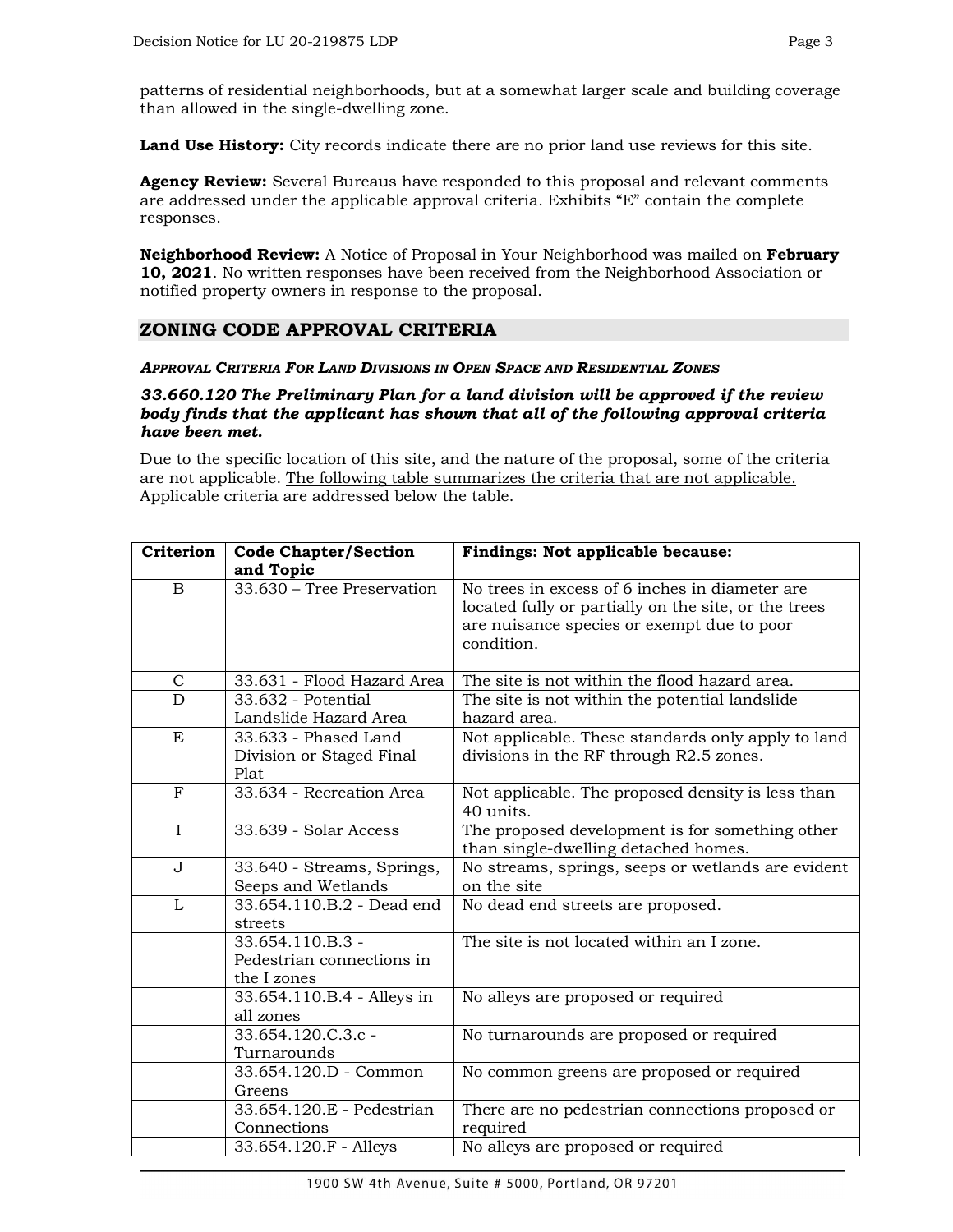| 33.654.120.G - Shared      | No shared courts are proposed or required           |
|----------------------------|-----------------------------------------------------|
| Courts                     |                                                     |
| 33.654.130.B - Existing    | No public dead-end streets or pedestrian            |
| public dead-end streets    | connections exist that must be extended onto the    |
| and pedestrian connections | site.                                               |
| 33.654.130.C - Future      | No dead-end street or pedestrian connections are    |
| extension of dead-end      | proposed or required.                               |
| streets and pedestrian     |                                                     |
| connections                |                                                     |
| 33.654.130.D - Partial     | No partial public streets are proposed or required. |
| rights-of-way              |                                                     |
| 33.655 - School District   | The proposal is for less than 11 lots or is not in  |
| <b>Enrollment Capacity</b> | the David Douglas School District.                  |

## **Applicable Approval Criteria are:**

## **A. Lots. The standards and approval criteria of Chapters 33.605 through 33.612 must be met.**

**Findings:** Chapter 33.612 contains the density and lot dimension requirements applicable in the multi-dwelling through IR zones. The applicant is proposing two multi-dwelling parcels.

This site is in the RM1 zone, an existing duplex is proposed on Parcel 1 and new multifamily development is proposed on Parcel 2. The applicant's conceptual development plan shows 14 units on parcel 2.

Minimum density in the RM1 zone is one unit per 2,500 square feet. The total site area shown on the applicant's survey is 14,685 square feet. A 4' dedication is required by PBOT in front of Parcel 2 at the time of development which is shown on the applicants site plan and was subtracted from the total site area described above (see exhibit C.1).

The site has a minimum required density of 6 units. Proposed Parcel 1 measures 6,006 Sq. Ft. in area which will have minimum density of two units. This density is met based the fact the current duplex will remain on this lot. Proposed Parcel 2 measures 8,851 Sq. Ft. which will have a minimum density of 4 units.

Minimum density must be met at the time of development on this lot. Therefore, the minimum and maximum density standards in Zoning Code section 33.120.212.B (table 120- 3) will apply at the time of development of the individual lots.

| RM1                                                 | Minimum<br>lot area<br>(square feet) | Minimum<br>lot width<br>(feet) | Minimum<br>lot depth<br>(feet) | Minimum<br>front lot line<br>(feet) |
|-----------------------------------------------------|--------------------------------------|--------------------------------|--------------------------------|-------------------------------------|
| <b>Multi Dwelling Structures</b><br>or Development: | 4.000                                | 33                             | 70                             | 30                                  |
| Parcel 1                                            | 6,006                                | 43                             | 136                            | 43                                  |
| Parcel 2                                            | 8,851                                | 36                             | 190                            | 36                                  |

The lot dimensions required and proposed are shown in the following table:

\* Width is measured from the midpoints of opposite lot lines.

The findings above show that the applicable density and lot dimension standards are met. Therefore, this criterion is met.

## **Clearing, Grading and Land Suitability. The approval criteria of Chapter 33.635, Clearing, Grading and Land Suitability must be met.**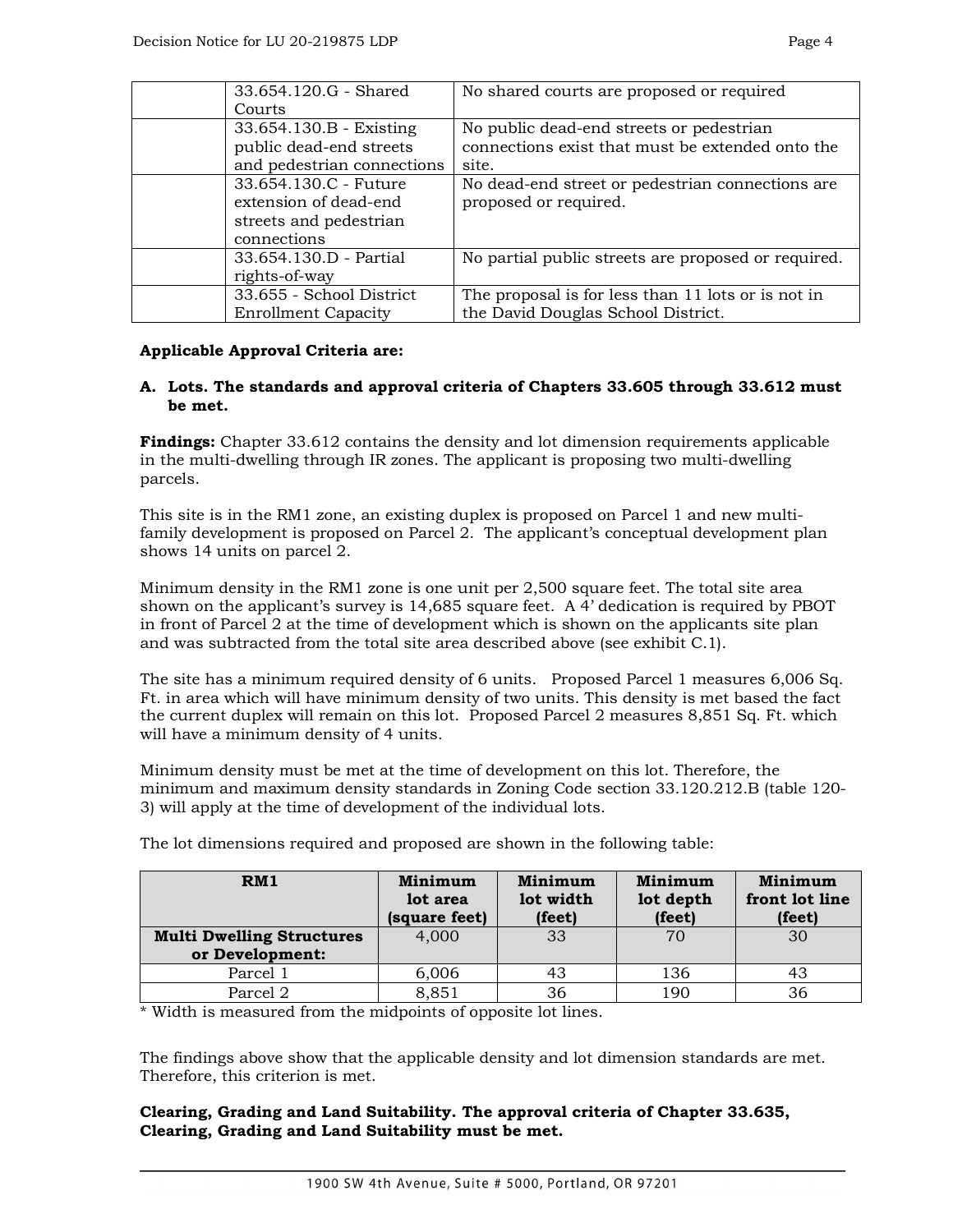**Findings:** The regulations of Chapter 33.635 ensure that the proposed clearing and grading is reasonable given the infrastructure needs, site conditions, tree preservation requirements, and limit the impacts of erosion and sedimentation to help protect water quality and aquatic habitat.

Additionally, where geologic conditions or historic uses of the site indicate that a hazard may exist, the applicant must show that the proposed land division will result in lots that are suitable for development. The applicant may be required to make specific improvements to make the lots suitable for their intended uses and the provision of services and utilities.

Clearing and Grading: In this case the site is primarily flat and is not located within the Potential Landslide Hazard Area. Therefore, no significant clearing or grading will be required on the site to make the new lots developable. In addition, there are no trees required to be preserved on the subject site in the areas where new development on the site is anticipated.

However, per Zoning Code section.730.060.D.1.e, the applicant must provide the following: T*he approximate location, species, and size of trees on adjacent sites, within 15 feet of proposed or future disturbance areas*. The applicant submitted an arborist report (Exhibit A.8) that has identified 13 trees on adjacent properties surrounding this site. This includes 11 trees along on the property to the east, 2 trees on adjacent site to south and 1 tree on adjacent site to west that are within 15 feet of potential disturbance area on the proposed lots. In order to protect the off-site trees from construction impacts, the arborist recommends arborist oversight for all construction activities on Parcel 1 and 2 near the trees documented in the arborist report.

In order to ensure Arborist oversight occurs in correlation with future development on these lots a condition of approval is necessary. Prior to new development on Parcels 1 and 2, a certified arborist must provide a letter and contract specifying that they will be onsite during construction meeting the recommendations of the applicant's arborist report (Exhibit A.8).

Based on the condition noted above, this criterion is met.

Land Suitability: The site is currently in residential use, and there is no record of any other use in the past. As indicated above, the site is relatively flat and contains no known geological hazards. Therefore, there are no anticipated land suitability issues and the new lots can be considered suitable for new development. This criterion is met.

## **H. Tracts and easements. The standards of Chapter 33.636, Tracts and Easements must be met;**

**Findings:** No tracts are proposed or required for this land division, so criterion A does not apply.

If required by BES at final plat, the following easement may be necessary for this land division:

• A Private Storm Sewer Easement is required across the relevant portions of Parcel 1 and 2, for a shared facility providing stormwater disposal for both parcels.

As stated in Section 33.636.100 of the Zoning Code, a maintenance agreement(s) will be required describing maintenance responsibilities for the easements described above and facilities within those areas. This criterion can be met with the condition that a maintenance agreement(s) is prepared and recorded with the final plat. In addition, the plat must reference the recorded maintenance agreement(s) with a recording block for each agreement, substantially similar to the following example:

*"A Declaration of Maintenance agreement for (name of feature) has been recorded as document no. \_\_\_\_\_\_\_\_\_\_\_, Multnomah County Deed Records."*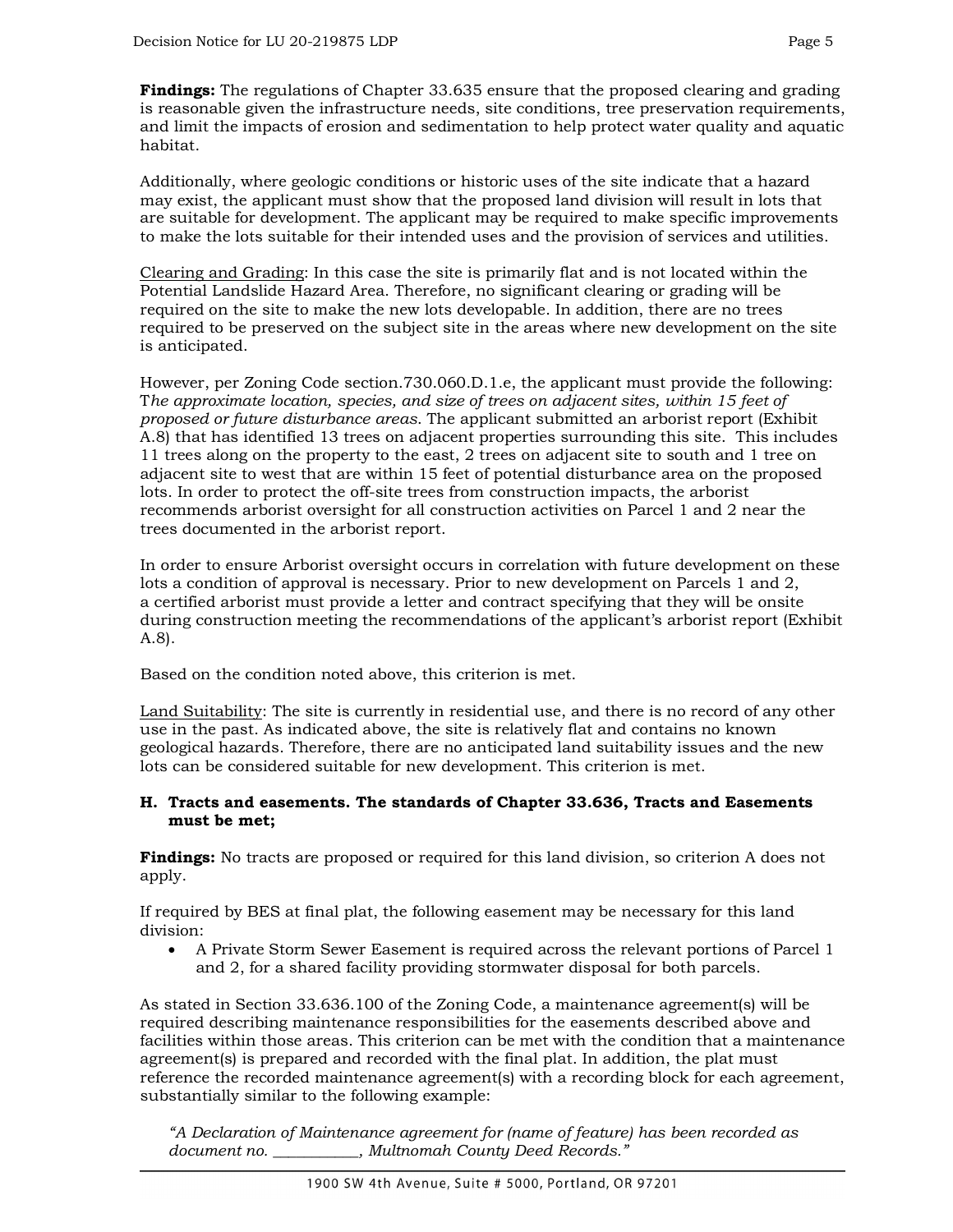With the conditions of approval discussed above, this criterion is met.

## **K. Transportation impacts. The approval criteria of Chapter 33.641, Transportation Impacts, must be met; and,**

**Findings:** The transportation system must be capable of safely supporting the proposed development in addition to the existing uses in the area.

Evaluation factors include: safety, street capacity, level of service, connectivity, transit availability, availability of pedestrian and bicycle networks, on-street parking impacts, access restrictions, neighborhood impacts, impacts on pedestrian, bicycle, and transit circulation. Evaluation factors may be balanced and measures to mitigate impacts may be necessary.

The Development Review Section of the Portland Bureau of Transportation (PBOT) has reviewed the application against the evaluation factors and has provided the following findings (see Exhibit E.2):

In single family residential zones, a land division on its own increases the development potential of the site as each lot is allowed a single residence. Creating additional single family zoned lots creates the ability to build additional dwelling units by right, which has impacts on the transportation system. This is not the case with a multi-family zoned land division site. The subject site is zoned RM1 (Residential Multi-Dwelling 1). Per Table 120-3, the RM1 zone has no maximum density but does have a maximum Floor Area Ratio of 1:1. The by-right development allowances of a given area of land are unchanged by the number of sites that area of land is divided into. It's still an FAR allowance of 1:1 with no maximum density cap. The development potential of this site, and the resultant potential impact on the transportation system, is not increased by the land division.

As such, the proposed land division is not anticipated to result in an increase in vehicle trips over what is allowed by the existing zoning and site configuration. No mitigation is required at this time.

When building permits are submitted to create new dwelling units, that action will have an impact on the transportation system triggering the need for dedication and sidewalk improvements. As such, the applicant has voluntarily proposed a dedication of land to meet the standard sidewalk corridor requirements for proposed parcel 2, which is currently vacant. PBOT has no objection to receiving the voluntary dedication as part of the plat.

These criteria are met.

## **L. Services and utilities. The regulations and criteria of Chapters 33.651 through 33.654, which address services and utilities, must be met.**

**Findings:** Chapters 33.651 through 33.654 address water service standards, sanitary sewer disposal standards, stormwater management, utilities and rights of way. The criteria and standards are met as shown in the following table:

#### **33.651 Water Service standard –** See Exhibit E.3 for detailed bureau comments.

The Water Bureau has indicated that service is available to the site, as noted on page 2 of this report. The water service standards of 33.651 have been verified.

**33.652 Sanitary Sewer Disposal Service standards** – See Exhibit E.1 for detailed comments.

The Bureau of Environmental Services has indicated that service is available to the site, as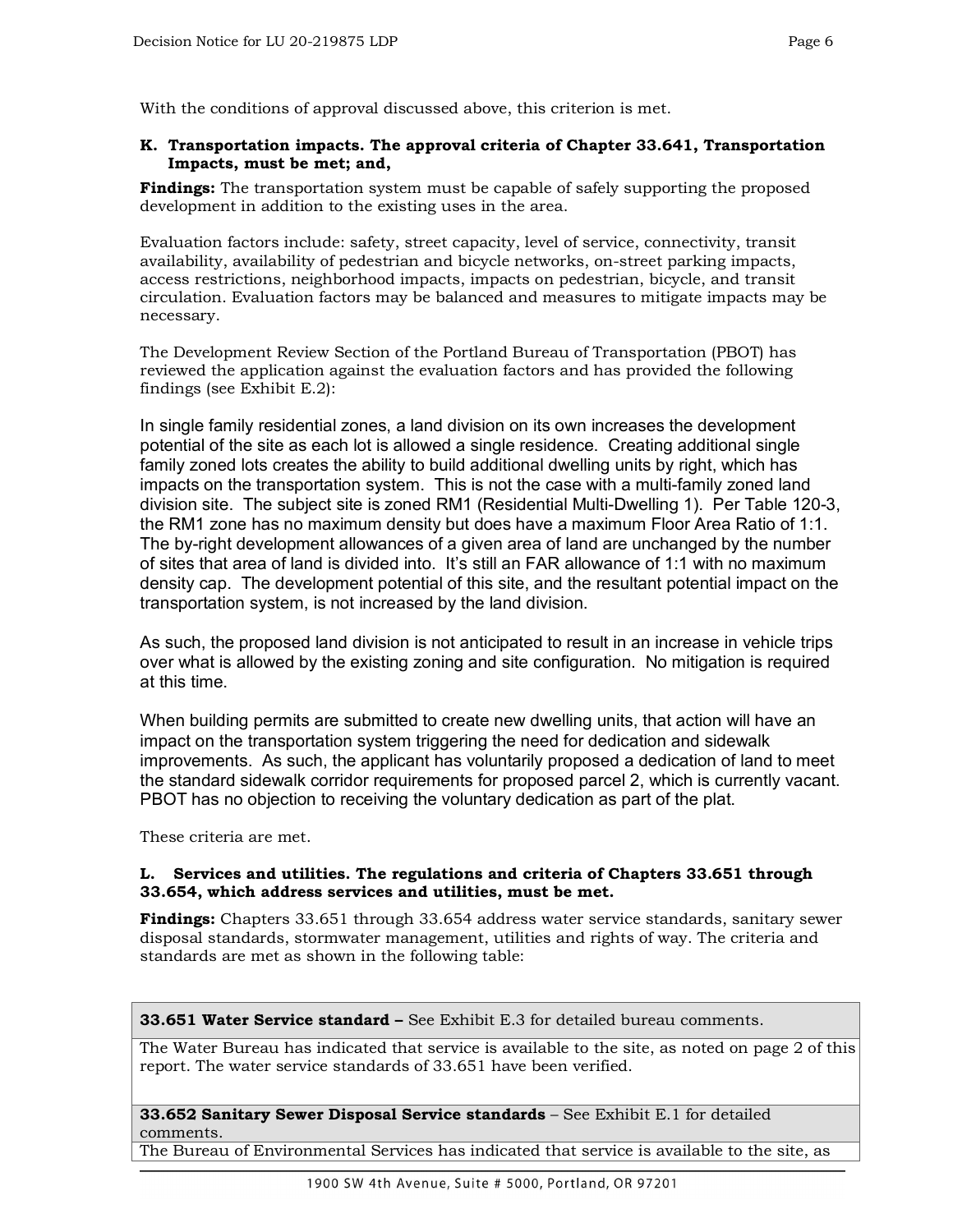noted on page 2 of this report.

*Existing Development (Parcel 1)***:** According to City records, the existing structure on proposed Parcel 1 is currently connected to the sanitary-only sewer in SE Market St via a lateral located approximately 280 feet west of the manhole in SE  $122<sup>nd</sup>$  Ave. This places the lateral with the frontage of Parcel 1. No changes to this lateral are proposed as part of this land division.

BES noted that there is additional private sanitary infrastructure that crosses the proposed property line and which connects to the current sanitary system serving the building to remain on Parcel 1. However, this sanitary system does not serve existing development and appears to be abandoned. While BES will not require the private sanitary piping on Parcel 2 to be removed, the applicant should note that this sanitary infrastructure is not available for use with the new development as that would create a shared sanitary system across property lines which is nonconforming.

*Proposed Development (Parcel 2):* Parcel 2 will be served by a new connection to the sanitary-only sewer in SE Market St within its frontage. The applicant has shown the sanitary lateral located 5 feet from the neighboring property line.

The sanitary sewer service standards of 33.652 have been verified.

**33.653.020 & .030 Stormwater Management criteria and standards –** See Exhibits E.1

No stormwater tract is proposed or required. Therefore, criterion A is not applicable.

**Parcel 1 (the lot with the existing duplex):** Per the submitted site plans, stormwater runoff from the existing structure to remain on Parcel 1 discharges to a drywell on Parcel 1. While the location of the drywell appears to meet setbacks to the proposed new property line, a portion of the existing stormwater system will cross the property line. According to the site plan, the catch basin in the paved area on proposed Parcel 2 is served by the drywell on Parcel 1. Therefore, prior to final plat, the applicant must demonstrate that the stormwater management for existing development will meet applicable SWMM requirements and will not be impacted by the proposed lot lines. This could be accomplished by doing one of the following:

- 1) Modify the existing system to meet the City's Stormwater Management Manual and other BES requirements. Obtain finalized permits as necessary prior to final plat. Or,
- 2) Obtain approval of a plumbing code appeal from BDS (if necessary) and provide a private stormwater easement over Parcel 1 for the benefit of Parcel 2 on the final plat, or other legally acceptable instrument as approved through the appeal review, as necessary.

*Shared Private Drywells:* BDS may allow drywells to be shared across property lines if the conditions outlined in the [BDS Shared Drywells Code Guide](https://www.portlandoregon.gov/bds/article/641337) are met. BES will review the proposal to confirm that the proposed drywell meets SWMM standards. In addition, an easement and maintenance agreement for the shared drywell is required, to be reviewed by BDS prior to recording with the appropriate country recorder. The applicant is encouraged to contact BDS Plumbing directly with questions related to shared drywells and private easements: (503)-823-7388 for residential projects, and (503) 823-7302 for commercial projects.

**Parcel 2:** BES Staff reviewed the project's Simplified Approach stormwater report  $(12/15/20)$ , which includes infiltration test results of 2 inches per hour on this site. The applicant proposes to infiltrate runoff from the development onsite via drywells that can meet minimum setbacks as established in the facility design standards and Table 2-1 of the SWMM

## **33.654.110.B.1 Through streets and pedestrian connections**

Generally, through streets should be provided no more than 530 feet apart and pedestrian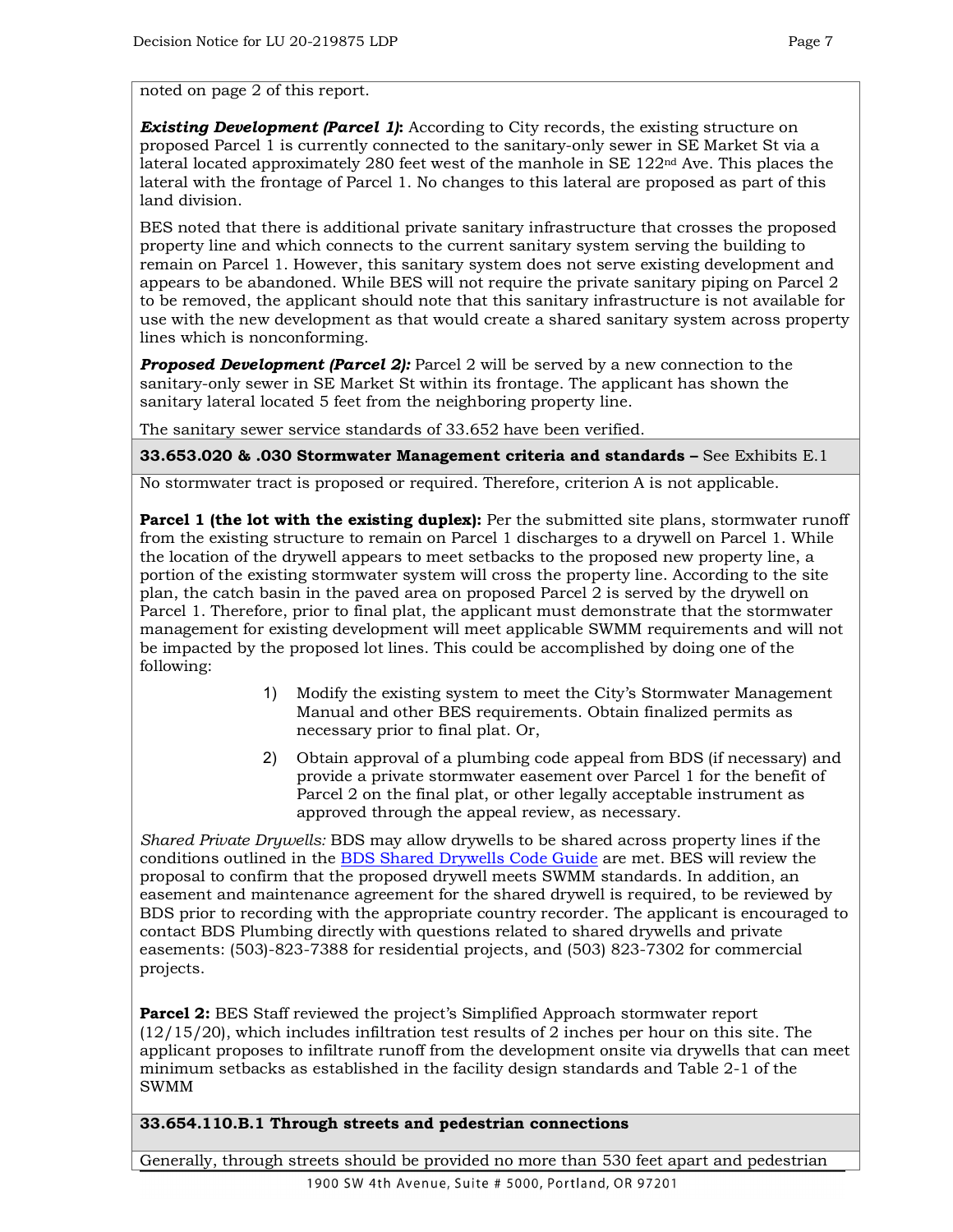connections should be provided no more than 330 feet apart. Through streets and pedestrian connections should generally be at least 200 feet apart.

The block on which the subject property is located meets the noted spacing requirements.

The site is within the Portland Master Street Plan for the Southeast District. Therefore, the proposal is consistent with the master street plan.

For the reasons described above, this criterion is met.

## **33.654.120.B & C Width & elements of the right-of-way –** See Exhibit E.2 for bureau comment

In reviewing this land division, PBOT relies on accepted civil and traffic engineering standards and specifications to determine if existing street improvements for motor vehicles, pedestrians and bicyclists can safely and efficiently serve the proposed new development. PBOT has not identified or been made aware of any factors related to this proposal that lead to a conclusion other than that one additional lot can be safely served by this existing street without having any significant impact on the level of service provided.

**PBOT noted the following:** As such, the proposed land division is not anticipated to result in an increase in vehicle trips over what is allowed by the existing zoning and site configuration. No mitigation is required at this time.

However, when building permits are submitted to create new dwelling units, that action will have an impact on the transportation system triggering the need for dedication and sidewalk improvements. As such, the applicant has voluntarily proposed a dedication of land to meet the standard sidewalk corridor requirements for proposed parcel 2, which is currently vacant. PBOT has no objection to receiving the voluntary dedication as part of the plat.

## **Required Improvements:**

**Proposed Parcel 2 (Site for new development):** At the time of permit, the applicant will be required to dedicate land and construct a standard 12-foot sidewalk corridor. The frontage is less than 100-feet long, contains no grade breaks and does not need an ADA corner ramp. As such, it is anticipated the work can be accommodated via a Minor Improvement Permit associated with the building permit for the new units.

**Proposed Parcel 1 (Duplex to be retained):** Frontage improvements and dedication will only be required if development permits are submitted which result in one of the public improvement triggers being met. Dedication is only required if development results in an increase in trips such as from the addition of residential dwelling units to the site. If building permits are pulled which do not increase trips but which do meet the significant alteration threshold, no improvements are needed. The frontage is already fully improved within the existing right-of-way.

## **Dedication.** 4-feet is anticipated

This criterion is met. A dedication and sidewalk improvements are required at the time of development on Parcel 2 and may be triggered on Parcel 1 in the future if re-developed.

## **33.654.130.A - Utilities (defined as telephone, cable, natural gas, electric, etc.)**

Any easements that may be needed for private utilities that cannot be accommodated within the adjacent right-of-ways can be provided on the final plat. At this time no specific utility easements adjacent to the right-of-way have been identified as being necessary.

## **DEVELOPMENT STANDARDS**

Development standards that are not relevant to the land division review, have not been addressed in the review. Unless specifically required in the approval criteria listed above, this proposal does not have to meet the development standards in order to be approved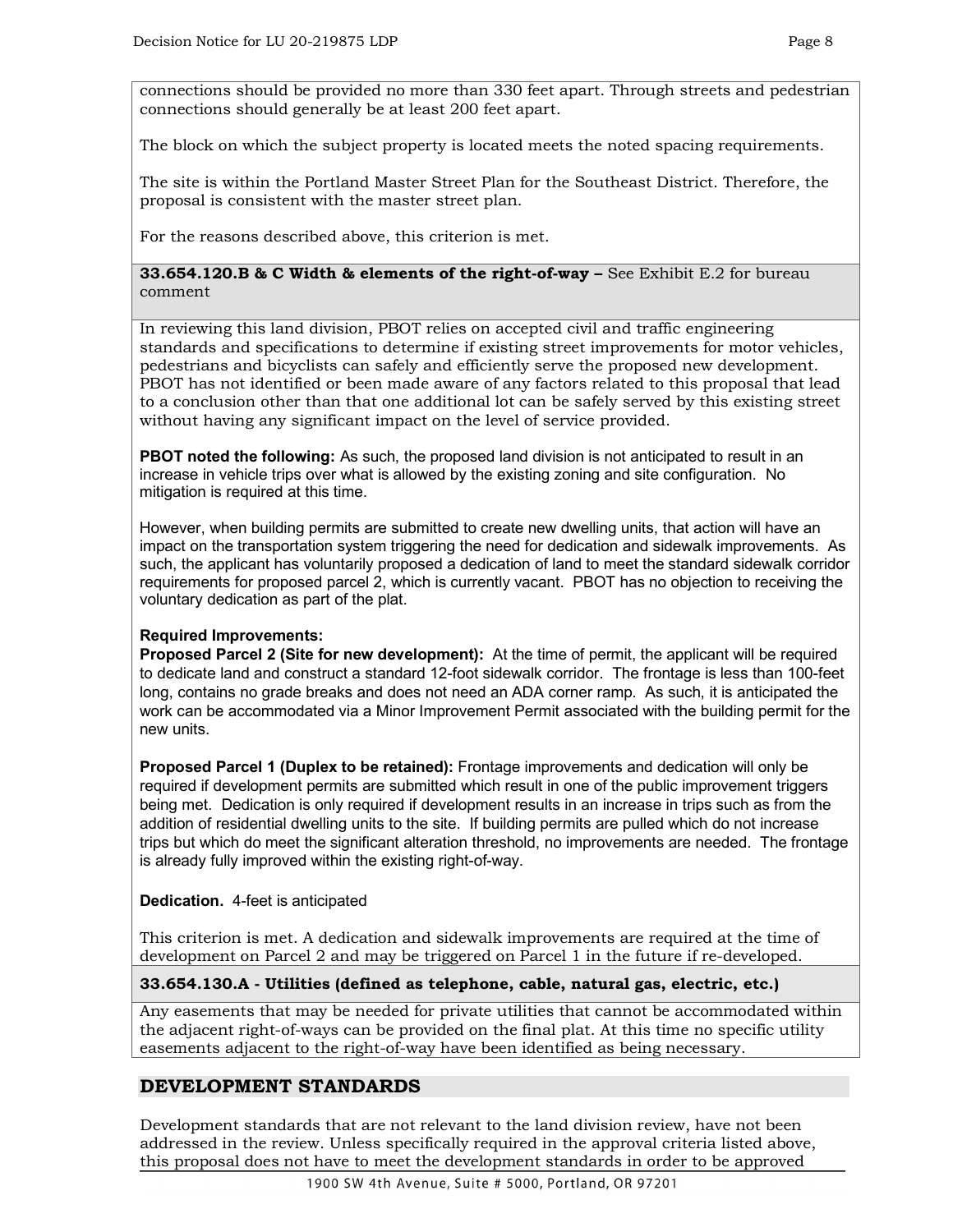during this review process. The plans submitted for a building or zoning permit must demonstrate that all development standards of Title 11 can be met, and those of Title 33 can be met, or have received an Adjustment or Modification via a land use review prior to the approval of a building or zoning permit.

## **Future Development**

Among the various development standards that will be applicable to this lot, the applicant should take note of:

• The site is zoned RM1, since Proposed Parcels 1 and 2 are more than 100 feet in depth they are subject to the Zoning Code's Eastern Pattern Area minimum rear building setback per Zoning Code section 33.120.220.B.2. The site plan submitted with this application (Exhibit C.1) demonstrates how this standard can be met on each parcel.

**Existing development that will remain after the land division.** The existing development on the site will remain and be located on Parcel 1. The division of the property may not cause the structures to move out of conformance or further out of conformance to any development standard applicable in the RM1 zone. Per 33.700.015, if a proposed land division will cause conforming development to move out of conformance with any regulation of the zoning code, and if the regulation may be adjusted, the land division request must include a request for an adjustment (Please see section on Other Technical Standards for Building Code standards.)

In this case, there are several Zoning Code standards that relate to existing development on the site:

- Minimum Setbacks The existing house identified to remain on the site must meet the required Zoning Code setbacks from the proposed new lot lines. Alternatively, existing buildings must be set back from the new lot lines in conformance with an approved Adjustment or other Land Use Review decision that specifically approves alternative setbacks. The existing duplex will be 7 feet from the new property line. Therefore, the required setbacks are being met. To ensure this standard continues to be met at the final plat stage, the final plat must be accompanied by a supplemental survey showing the location of the existing building relative to the adjacent new lot lines.
- Off-Street Parking A paved parking pad provides parking for the existing duplex Parcel 1. As a result of this land division, the parking space for the existing house will be located on a different lot and will no longer be available to Parcel 1. The Portland Zoning Code does not require off-street parking on sites that are less than 500 feet from a transit street with 20-minute peak-hour bus, streetcar, or light rail service. Tri-Met provides transit service approximately 220 feet from the site on SE 122nd Ave via bus number 73. Bus number 73 provides peak-hour service meeting this requirement. As a result, no replacement parking is required for Parcel 1.

With the conditions noted above, this land division proposal can meet the requirements of 33.700.015.

## **OTHER TECHNICAL REQUIREMENTS**

Technical decisions have been made as part of this review process. These decisions have been made based on other City Titles, adopted technical manuals, and the technical expertise of appropriate service agencies. These related technical decisions are not considered land use actions. If future technical decisions result in changes that bring the project out of conformance with this land use decision, a new land use review may be required. The following is a summary of technical service standards applicable to this preliminary partition proposal.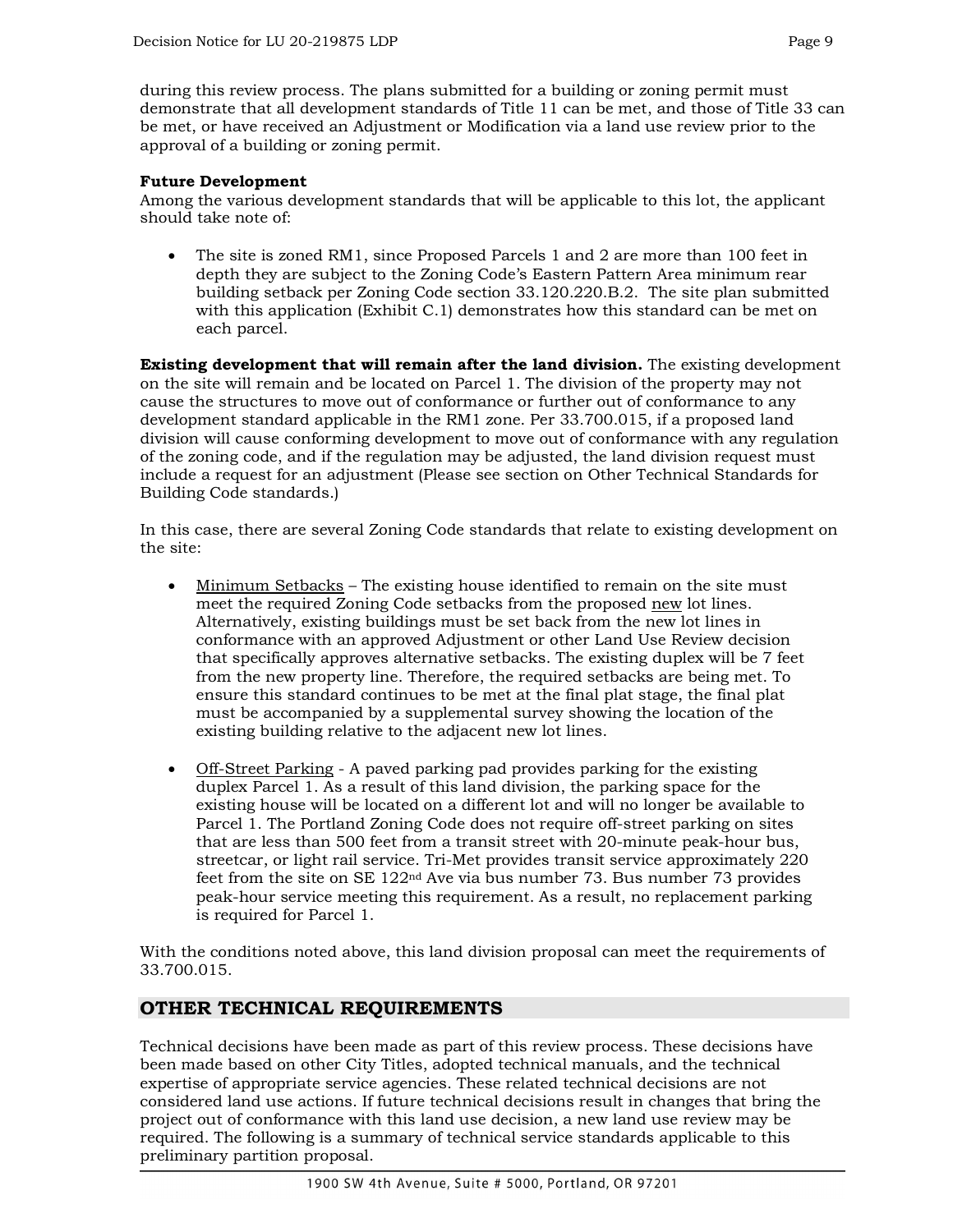| <b>Bureau</b>                         | <b>Code Authority and Topic</b>                |
|---------------------------------------|------------------------------------------------|
| Development Services/503-823-7300     | Title 24 - Building Code, Flood plain          |
| www.portlandonline.com/bds            | Title 10 – Erosion Control, Site Development   |
|                                       | Administrative Rules for Private Rights-of-Way |
| Environmental Services/503-823-7740   | Title 17 – Sewer Improvements                  |
| www.portlandonline.com/bes            | 2008 Stormwater Management Manual              |
| Fire Bureau/503-823-3700              | Title 31 Policy B-1 - Emergency Access         |
| www.portlandonline.com/fire           |                                                |
| Transportation/503-823-5185           | Title 17 – Public Right-of-Way Improvements    |
| www.portlandonline.com/transportation | Transportation System Plan                     |
| Urban Forestry (Parks)/503-823-4489   | Title $11 - Trees$                             |
| www.portlandonline.com/parks          |                                                |
| Water Bureau/503-823-7404             | Title 21 – Water availability                  |
| www.portlandonline.com/water          |                                                |

As authorized in Section 33.800.070 of the Zoning Code conditions of approval related to these technical standards have been included in the Administrative Decision on this proposal.

- The applicant must meet the requirements of the Fire Bureau in regards to addressing requirements; fire flow/water supply and recording an Acknowledgement of Special Land Use Conditions that requires the provision of internal fire suppression sprinklers on Parcel 2 if development is greater than 150 feet from SE Market St. or obtaining an approved Fire Bureau appeal to this requirement; fire apparatus access, including aerial access. These requirements are based on the technical standards of Title 31 and Fire Bureau Policy B-1.
- The applicant must meet the requirements of Urban Forestry as described below: Fee required for loss of street tree planting locations. Because 1 street tree is required for every 25 feet of frontage, prior to lot division there is room for 3 street trees. After the proposed lot division, there will only be room for 2 trees. A fee of \$675  $(\$450$  per inch x 1.5" required size) is required for the permanent loss of available planting space.

Conditions of Approval:

Urban Forestry has no objections to the proposal subject to the following conditions of approval: Fee in Lieu of planting of 675 (\$450 per inch x 1.5" required size) required for lost street tree planting spaces. Payment required prior to final Plat approval. This requirement is based on the standards of Title 11.

## **CONCLUSIONS**

The applicant has proposed a 2-parcel partition, as shown on the attached preliminary plan (Exhibit C.1). As discussed in this report, the relevant standards and approval criteria have been met, or can be met with conditions. The primary issues identified with this proposal are: stormwater management for existing duplex to remain on Parcel 1

With conditions of approval that address these requirements this proposal can be approved.

## **ADMINISTRATIVE DECISION**

**Approval** of a Preliminary Plan for a 2-parcel partition that will result in two multi-dwelling lots as illustrated with Exhibit C.1, subject to the following conditions:

**A. Supplemental Plan.** Three copies of an additional supplemental plan shall be submitted with the final plat survey for Land Use Review, BES review and approval. That plan must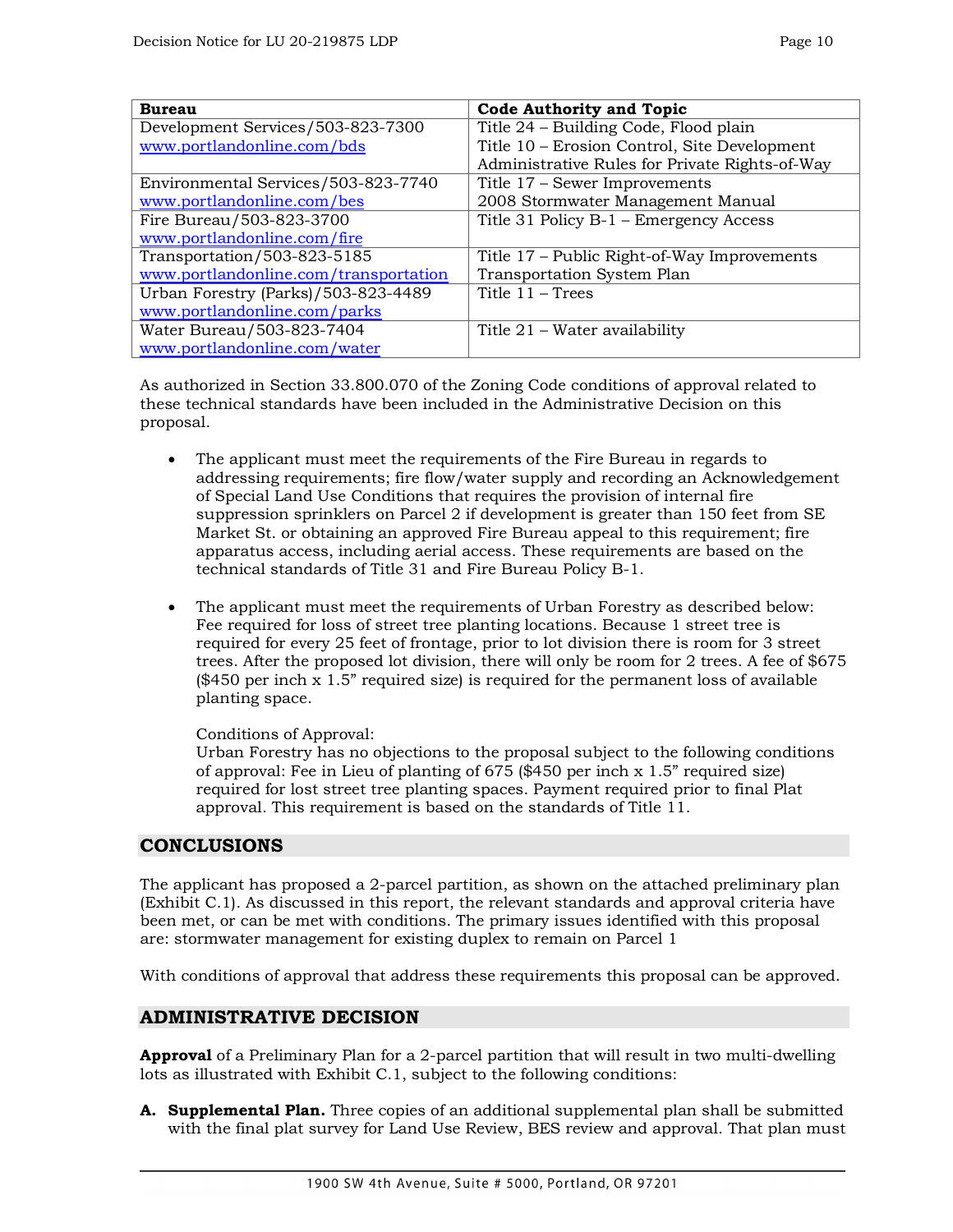portray how the conditions of approval listed below are met. In addition, the supplemental plan must show the surveyed location of the following:

- Any buildings or accessory structures on the site at the time of the final plat application;
- Any driveways and off-street vehicle parking areas on the site at the time of the final plat application;
- The proposed general location of future building footprints and stormwater facilities for each of the vacant lots per condition C.2 below.
- Any other information specifically noted in the conditions listed below.

## **B. The final plat must show the following:**

- 1. The applicant may meet the street dedication requirements of the City Engineer for SE Market St. along the frontage of Parcel 2 as proposed. The required right-of-way dedication may be shown on the final plat. Alternatively, the dedication can occur as required per condition D.2 below.
- 2. If required below, a private storm sewer easement, for the benefit of Parcels 1 and 2, shall be shown and labeled over the relevant portions of each Parcel.
- 3. A recording block for each of the legal documents such as maintenance agreement(s), acknowledgement of special land use conditions, or Declarations of Covenants, Conditions, and Restrictions (CC&Rs) as required by Condition C.3 and C.4 below. The recording block(s) shall, at a minimum, include language substantially similar to the following example: "A Declaration of Maintenance Agreement for (name of feature) has been recorded as document no.  $\qquad \qquad$ , Multnomah County Deed Records."

## **C. The following must occur prior to Final Plat approval:**

#### **Access**

1. The applicant must meet the requirements of the Fire Bureau for providing an adequate fire access way for Parcel 2, as required in Chapter 5 of the Oregon Fire Code. Alternately, the applicant will be required to install residential sprinklers in the new units on Parcel 2 more than 150' from approved fire apparatus access, if applying the exception unless a Fire Code appeal is approved. An Acknowledgement of Special Land Use Conditions describing the sprinkler requirement must be referenced on and recorded with the final plat.

#### **Existing Development**

- 2. Documentation of the location of the stormwater disposal system for the existing Duplex on Parcel 1 shall be submitted to the Bureau of Environmental Services. The location of any existing or required stormwater systems serving the existing duplex must be shown on the Supplemental Plan. If, as a result of final plat approval, the stormwater system for the existing duplex will extend beyond the boundaries of Parcel 1 (the lot with the existing duplex), then the applicant must meet one of the following:
	- Modify the existing system to meet the City's Stormwater Management Manual and other BES requirements. Obtain finalized permits as necessary prior to final plat. Or alternatively,
	- Obtain approval of a plumbing code appeal from BDS (if necessary) and provide a private stormwater easement over Parcel 1 for the benefit of Parcel 2 on the final plat, or other legally acceptable instrument as approved through the appeal review, as necessary.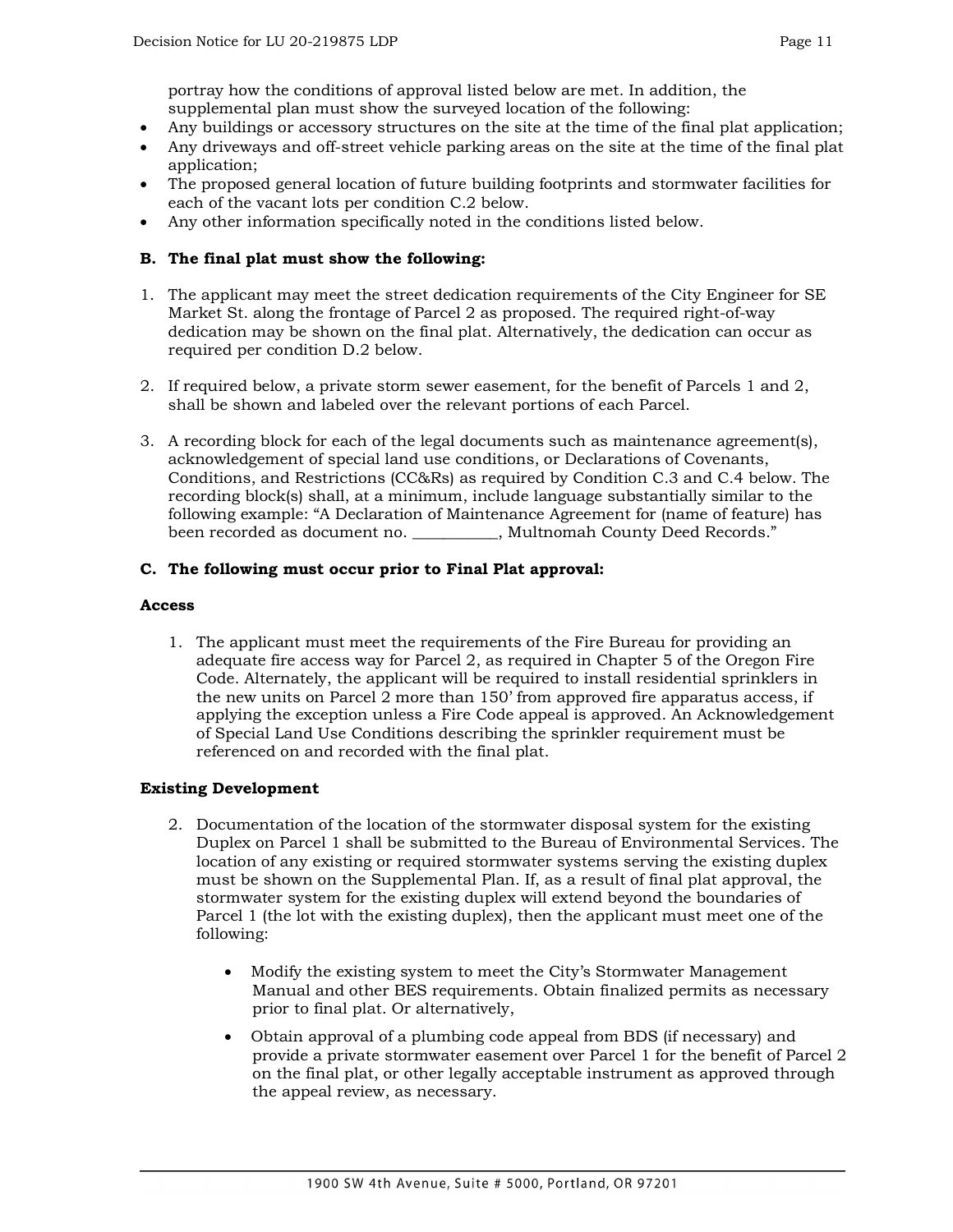## **Required Legal Documents**

- 3. If required, a Maintenance Agreement shall be executed for the Stormwater Management Easement described in Condition C.2 above. The agreement shall include provisions assigning maintenance responsibilities for the easement area and any shared facilities within that area, consistent with the purpose of the easement, and all applicable City Code standards. The agreement must be reviewed by the City Attorney and the Bureau of Development Services, and approved as to form, prior to final plat approval.
- 4. If required per condition C.1 above, the applicant shall execute an Acknowledgement of Special Land Use conditions, requiring residential development on Parcel 2 more than 150' from SE Market St. to contain internal fire suppression sprinklers. The acknowledgement shall be recorded with Multnomah County, and referenced on the final plat.

## **Other requirements**

5. The applicant must pay into the City Tree Preservation and Planting Fund [Street Trees – Fee in Lieu of Planting and Establishment (per inch)] the amount equivalent to 1.5 inches of trees. Payment must be made to the Bureau of Development Services, who administers the fund for the Parks Bureau.

### **D. The following conditions are applicable to site preparation and the development of individual lots:**

- 1. The applicant shall provide a letter and contract from a certified Arborist specifying that the Arborist will be onsite during new construction activity on Parcels 1 and 2 meeting the recommendations of the applicant's arborist report (Exhibit A.8) in association with new development proposed within the Root Protection Zones of 13 private trees located on adjacent lots impacted by new development on these Parcels.
- 2. The applicant shall meet the requirements of the City Engineer for right of way improvements and dedication along the frontage of Parcel 2. The applicant must construct improvements with development on the lot.
- 3. The applicant must meet the Fire Bureau requirements for addressing and aerial fire department access. Aerial access applies to buildings that exceed 30 feet in height from the fire access as measured to the bottom of the eave of the structure or the top of the parapet for a flat roof.
- 4. If required, the applicant will be required to meet any requirements identified through a Fire Code Appeal and/or install residential sprinklers in new dwelling units on Parcel 2 more than 150 feet from SE Market St. Please refer to the final plat approval report for details on whether or not this requirement applies.
- 5. The applicant must meet Fire Bureau requirements related Fire Flow/Water Supply which must be verified at time of development.

## **Staff Planner: Shawn Burgett**

**Decision rendered by: \_\_\_\_\_\_\_\_\_\_\_\_\_\_\_\_\_\_\_\_\_\_\_\_\_\_\_\_\_\_\_\_\_\_\_\_\_\_\_\_\_\_\_\_ on May 14, 2021**

By authority of the Director of the Bureau of Development Services

**Decision mailed May 19, 2021**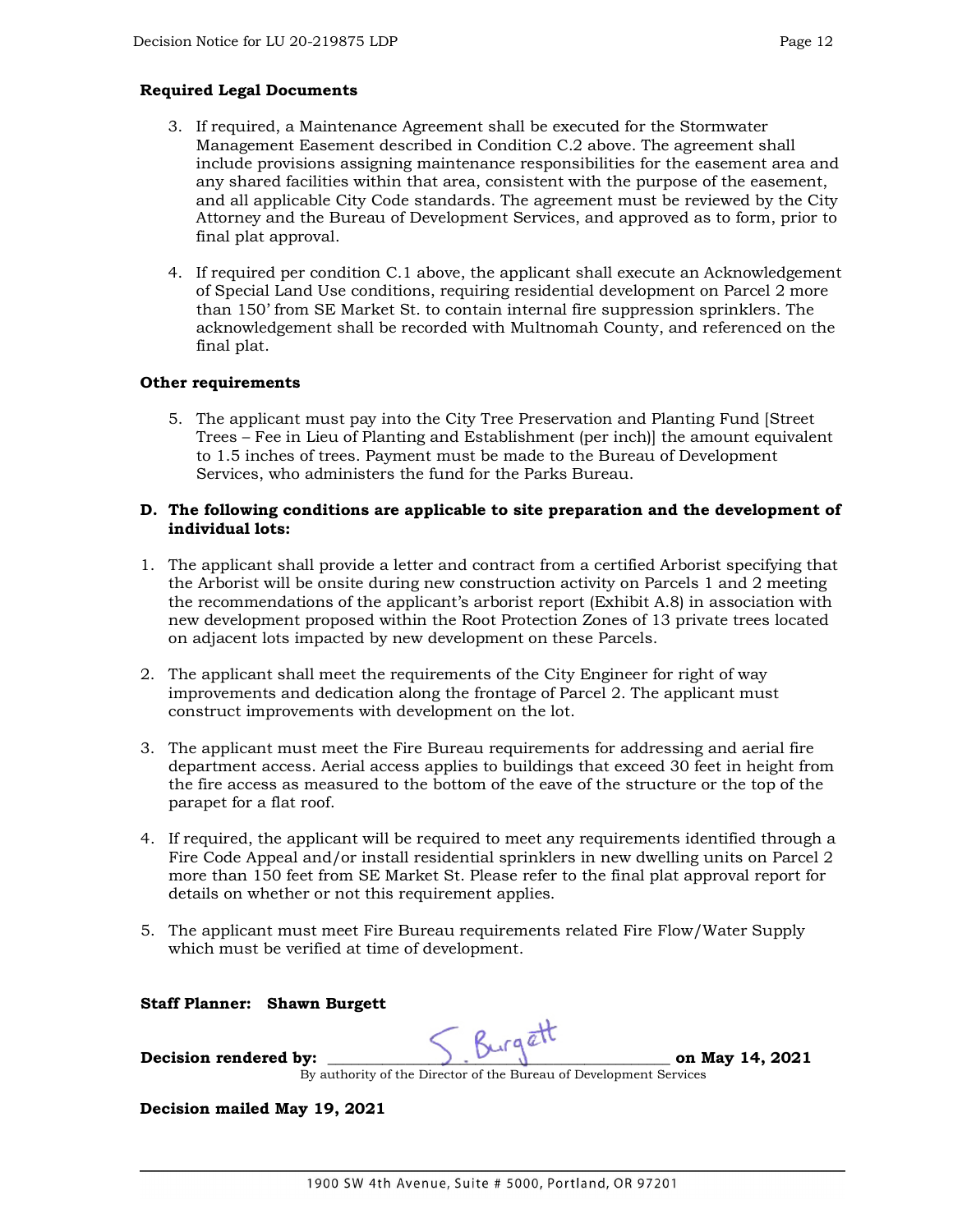**About this Decision.** This land use decision is **not a permit** for development. A Final Plat must be completed and recorded before the proposed lots can be sold or developed. Permits may be required prior to any work. Contact the Development Services Center at 503-823-7310 for information about permits.

**Procedural Information.** The application for this land use review was submitted on November 30, 2020, and was determined to be complete on January 29, 2021.

*Zoning Code Section 33.700.080* states that Land Use Review applications are reviewed under the regulations in effect at the time the application was submitted, provided that the application is complete at the time of submittal, or complete within 180 days. Therefore this application was reviewed against the Zoning Code in effect on November 30, 2020.

*ORS 227.178* states the City must issue a final decision on Land Use Review applications within 120-days of the application being deemed complete. The 120-day review period may be waived or extended at the request of the applicant. In this case, the applicant did not waive or extend the 120-day review period. T**he 120 days will expire on: 5/29/2021**

## **Some of the information contained in this report was provided by the applicant.**

As required by Section 33.800.060 of the Portland Zoning Code, the burden of proof is on the applicant to show that the approval criteria are met. The Bureau of Development Services has independently reviewed the information submitted by the applicant and has included this information only where the Bureau of Development Services has determined the information satisfactorily demonstrates compliance with the applicable approval criteria. This report is the decision of the Bureau of Development Services with input from other City and public agencies.

**Conditions of Approval.** If approved, this project may be subject to a number of specific conditions, listed above. Compliance with the applicable conditions of approval must be documented in all related permit applications. Plans and drawings submitted during the permitting process must illustrate how applicable conditions of approval are met. Any project elements that are specifically required by conditions of approval must be shown on the plans, and labeled as such.

These conditions of approval run with the land, unless modified by future land use reviews. As used in the conditions, the term "applicant" includes the applicant for this land use review, any person undertaking development pursuant to this land use review, the proprietor of the use or development approved by this land use review, and the current owner and future owners of the property subject to this land use review.

**This decision, and any conditions associated with it, is final.** It may be appealed to the Oregon Land Use Board of Appeals (LUBA), within 21 days of the date the decision is mailed, as specified in the Oregon Revised Statute (ORS) 197.830. Among other things, ORS 197.830 requires that a petitioner at LUBA must have submitted written testimony during the comment period for this land use review. Contact LUBA at 775 Summer St NE Suite 330, Salem, OR 97301-1283 or phone 1-503-373-1265 for further information.

The file and all evidence on this case are available for your review by appointment only. Please call the Request Line at our office, 1900 SW Fourth Avenue, Suite 5000, phone 503- 823-7617, to schedule an appointment. I can provide some information over the phone. Copies of all information in the file can be obtained for a fee equal to the cost of services. Additional information about the City of Portland, city bureaus, and a digital copy of the Portland Zoning Code is available on the internet at [www.portlandonline.com.](http://www.portlandonline.com/)

**Recording the land division.** The final land division plat **must** be submitted to the City **within three years** of the date of the City's final approval of the preliminary plan. This final plat must be recorded with the County Recorder and Assessors Office after it is signed by the Planning Director or delegate, the City Engineer, and the City Land Use Hearings Officer, and approved by the County Surveyor. **The approved preliminary plan will expire unless**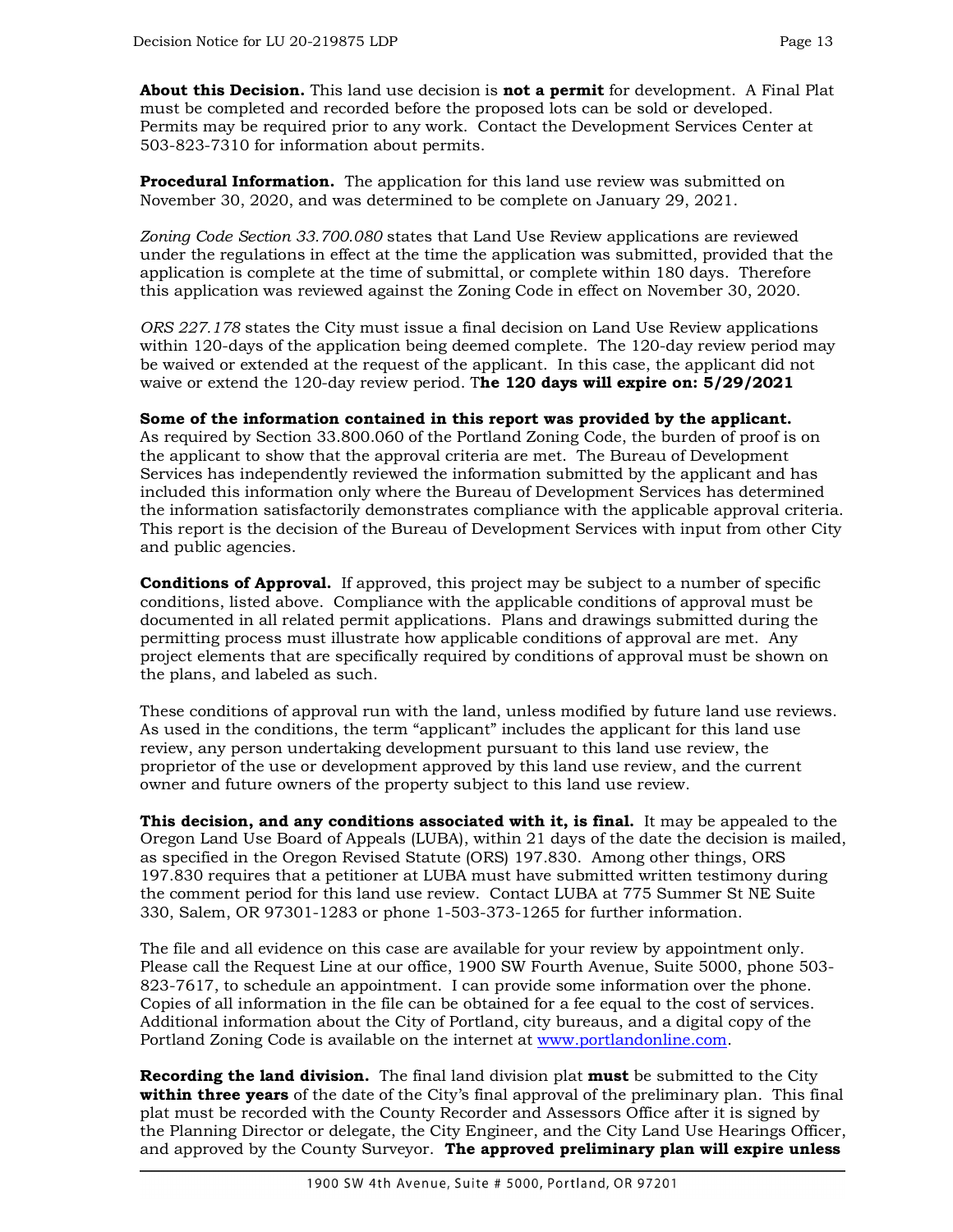## **a final plat is submitted within three years of the date of the City's approval of the preliminary plan.**

#### **EXHIBITS**

#### NOT ATTACHED UNLESS INDICATED

- A. Applicant's Statement
	- 1. Applicants Narrative
	- 2. Deed
	- 3. Fire Flow
	- 4. Resubmittal letter
	- 5. Deed info
	- 6. Deed info
	- 7. Infill test
	- 8. Arborist Report
- B. Zoning Map (attached)
- C. Plans/Drawings:
	- 1. Site Plan (attached)
	- 2. Existing Conditions Survey
	- 3. Plat survey
- D. Notification information:
	- 1. Mailing list
	- 2. Mailed notice
- E. Agency Responses:
	- 1. Bureau of Environmental Services
	- 2. Bureau of Transportation Engineering and Development Review
	- 3. Water Bureau
	- 4. Fire Bureau
	- 5. Site Development Review Section of BDS
	- 6. Bureau of Parks, Forestry Division
	- 7. Life Safety
- F. Correspondence: (None received)
- G. Other:
	- 1. Original Application
	- 2. Incomplete Letter
	- 3. BES RFC
	- 4. PBOT RFC
	- 5. Site Development RFC
	- 6. Expedited LD acknowledgement

**The Bureau of Development Services is committed to providing equal access to information and hearings. Please notify us no less than five business days prior to the event if you need special accommodations. Call 503-823-7300 (TTY 503-823-6868).**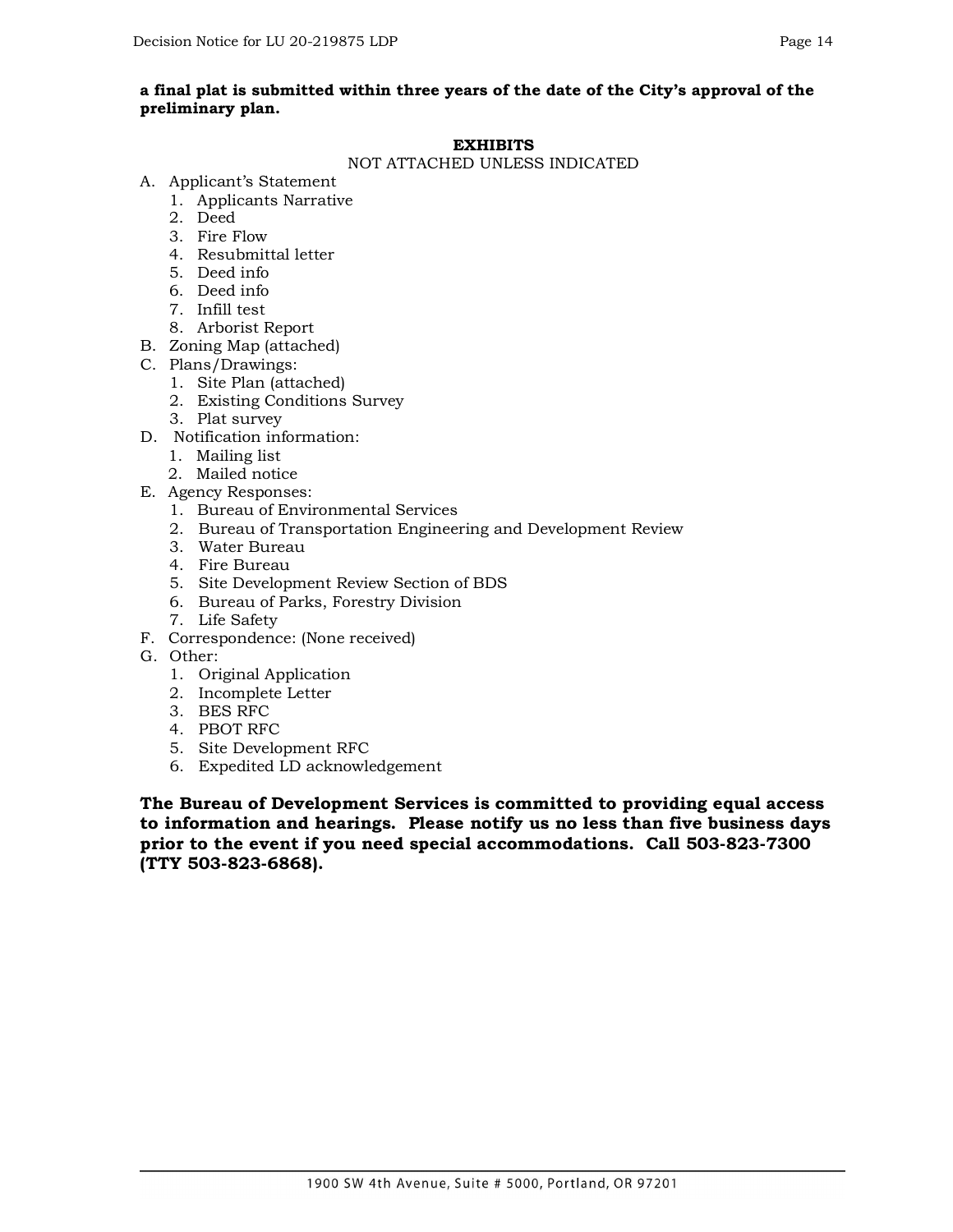





| File No.             | LU 20 - 219875 LDP  |  |
|----------------------|---------------------|--|
| 1/4 Section $-$ 3242 |                     |  |
| Scale                | 1 inch = $200$ feet |  |
| State ID             | 1S2E03DA 200        |  |
| Exhibit              | Dec 01, 2020<br>к   |  |
|                      |                     |  |